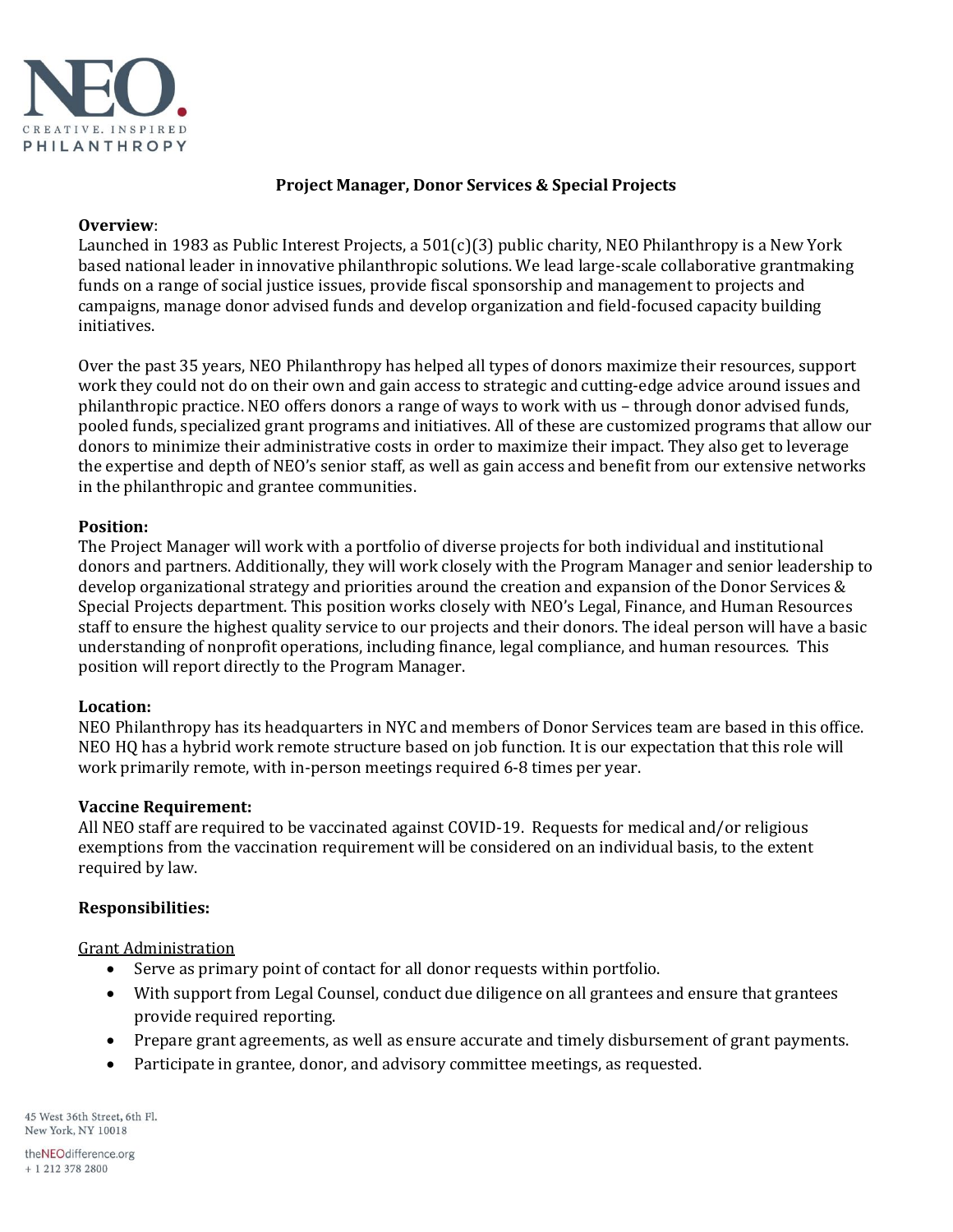- Manage the proposal submission process for assigned projects, ensuring materials are accurate and complete.
- Manage reporting calendar and work with projects to ensure all reporting requirements and deadlines are satisfied.

## Convening and Meeting Support

- Vet potential venues in accordance with the project's needs
- Review and sign off on vendor contracts
- Track convening or meeting budget
- Coordinate guest lodging with hotel/venue staff

## Relationship Management

- Serve as primary point of contact for all project inquiries and serve as a link to other internal NEO staff, including finance, HR, legal, etc.
- Provide exceptional customer service to partners and donors.
- Work with Grants and Systems Manager to prepare proposals for future donors
- Lead check-ins with leaders of assigned projects as needed.
- Serve as a strategic thought partner to projects with regard to operations, finance and HR.

## Financial Management & Compliance

- Prepare or review payment request packages on projects' behalf.
- Work with Finance Team to ensure proper documentation and accurate accounting for all revenue and expenses, including tracking accounts payable and receivable.
- Provide financial management assessment and support to assigned projects, including management of the annual budgeting process, monthly financial reports and other support as requested.
- Monitor overall fiscal health of assigned projects and work with NEO leadership to address any identified concerns or needs on behalf of these projects.
- Reconcile monthly expenses on corporate card or support projects to reconcile their expenses.
- Preparation of financial reports for proposals and grant reports.

# Legal Compliance

- Work with Counsel to ensure that projects and grantees comply with all federal, state, and local laws and regulations, including relevant restrictions on lobbying and electoral campaigning activities.
- Draft all vendor and consultant contracts for review by Counsel for assigned projects.

# NEO Program Responsibilities

- Work with NEO leadership to communicate organization-wide policies and procedures to projects.
- Work with NEO leadership to create communications collateral for the department.

# **Desired qualifications**:

- Bachelor's degree required
- Master's degree in related field or equivalent experience preferred
- 3-5 years of foundation, nonprofit, or public service experience required
- Knowledge of non-profit management, including legal and financial compliance for nonprofits strongly preferred
- Strong planning, and organizational skills; the ability to manage time efficiently and meet deadlines
- Exceptional attention to detail
- Proven ability to juggle multiple tasks and tolerance for work under pressure
- Excellent interpersonal and relationship-building skills and proven ability to work effectively across multiple roles with diverse groups of people and customers.